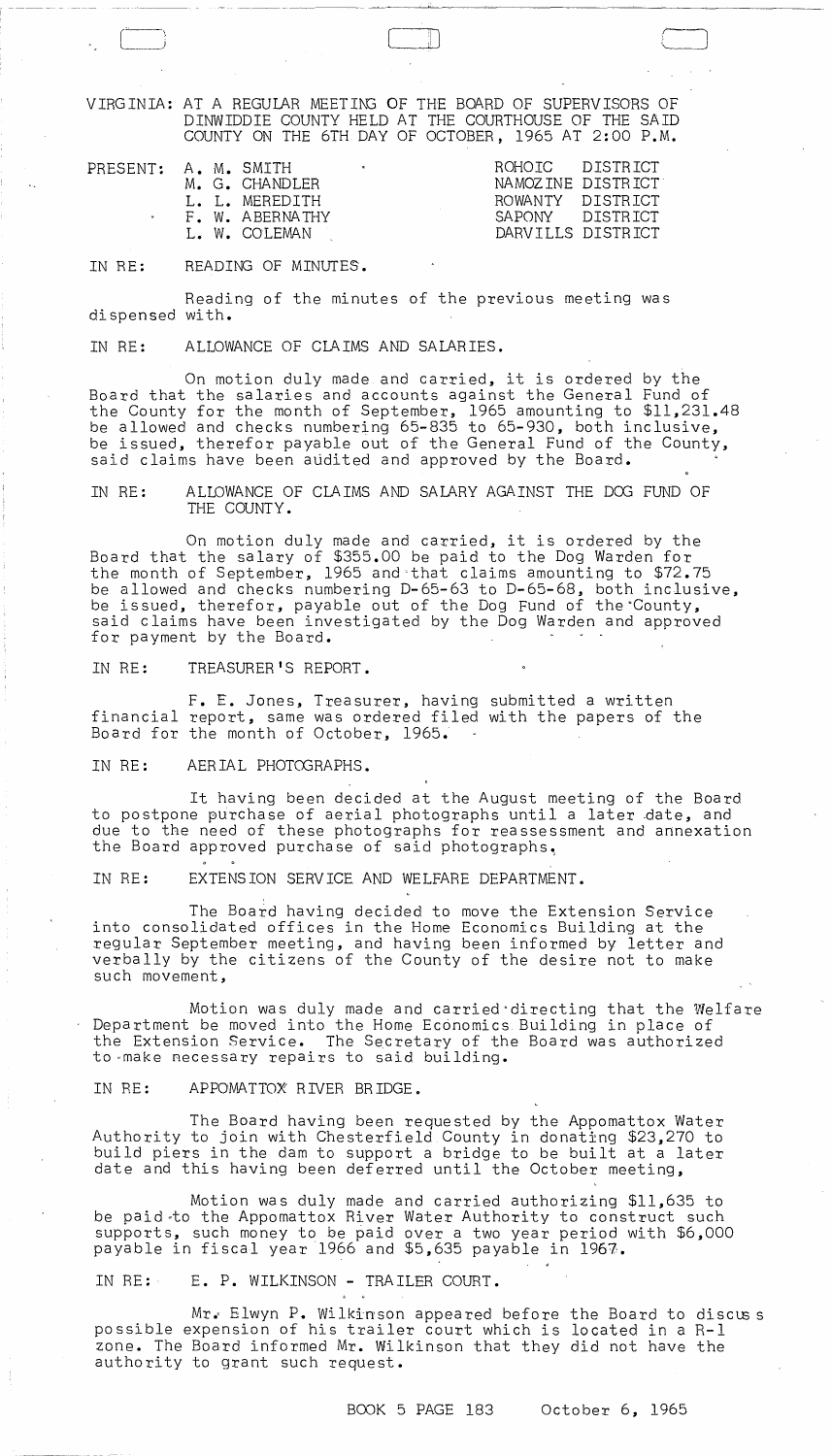## IN RE: TRAFFIC DIRECTOR

Mr. George Hodge and Sheriff Burton appeared before the Board and stated that it was necessary to have some one direct traffic on U.S. #1 at the Rt.#627 intersection when the school busses attempt to cross U.S. #1,

Upon motion duly made and carried Mr. Hodge and Sheriff Burton were authorized to hire a suitable traffic director for a salary not to exceed \$15.00 per week and to furnish a minimum uniform.

IN RE: COMMISSIONER OF REVENUE - EXTENSION PHONE.

Upon the request of the Commissioner of the Pevenue an extension telephone was approved for his new office.

IN RE: PLAT - SUTHERLAND MANOR SUBDIVISION.

A plat of Sutherland Manor having been presented by Mr. L. S. Holderfield for approval by the Board, same was deferred until approval by the-Highway Department is obtained.

IN RE: APPOMATTOX RIVER DAM ACCESS ROAD.

A request having been presented by the Appomattox River Water Authority requesting that Dinwiddie County petition the Department of Highways to allocate funds for an access road to the new dam was deferred until later.

IN RE: WORKMEN'S COMPENSATION.

M. L. Duke, representing Johnson Insurance Agency, having previously presented before the Board a Workmen's Compensation Contract, the Board after lenghty discussion took no action on the proposal.

IN RE: FIRE DEPARTMENT - CARSON.

It appearing to the Board that a 1942 model truck previously being used by the Carson Vol. Fire Department which has not been used lately and is not in a serviceable condition same was approved for sale by the Board.

IN RE: HOPEWELL NEWS - GOLDEN ANNIVERSARY.

A letter having been received from Mr. J.A. Page representing The Hopewell News requesting the purchase of an ad in their Golden Anniversary issue, no actiong was taken.

IN RE: PATRICK HENRY HOSPITAL.

The Executive Secretary having been-requested at the September meeting to further investigate the possibilities of admittance to the Patrick Henry Hospital reported that no State Aid is available for county or city participation and that a fee of 60¢ per capito is charged for admittance to the membership. Same was referred to the Welfare Department for a recommendation.

IN RE: SALES TAX RESOLUTION.

A request having been received by the Prince George County Board of Supervisors to support them in a sales tax resolution and after discussion of a need for more revenue and,

Upon Motion duly made and carried the Board voted to support the stand of the League of Virginia Counties concerning a possible state-wide sales tax.

IN RE: ANNEXATION CONTRACT RATES.

A'copy of the daily rates charged by Mr. Dan Robinson and Mr. Joe'McBonald as consultants and engineers in the pending annexation having been presented as follows:

## MR. DAN ROBINSON

| Principals in Court<br>Principals in Preparation and Conference<br>Senior Accountants<br>Staff Accountants<br>Junior Accounting Personnel | \$150 per diem<br>\$100 per diem<br>\$ 90 per diem<br>\$75 per diem |
|-------------------------------------------------------------------------------------------------------------------------------------------|---------------------------------------------------------------------|
| Secretarial and Clerical Personnel                                                                                                        | \$ 60 per diem<br>\$ 30 per diem                                    |
|                                                                                                                                           | - Valencia v                                                        |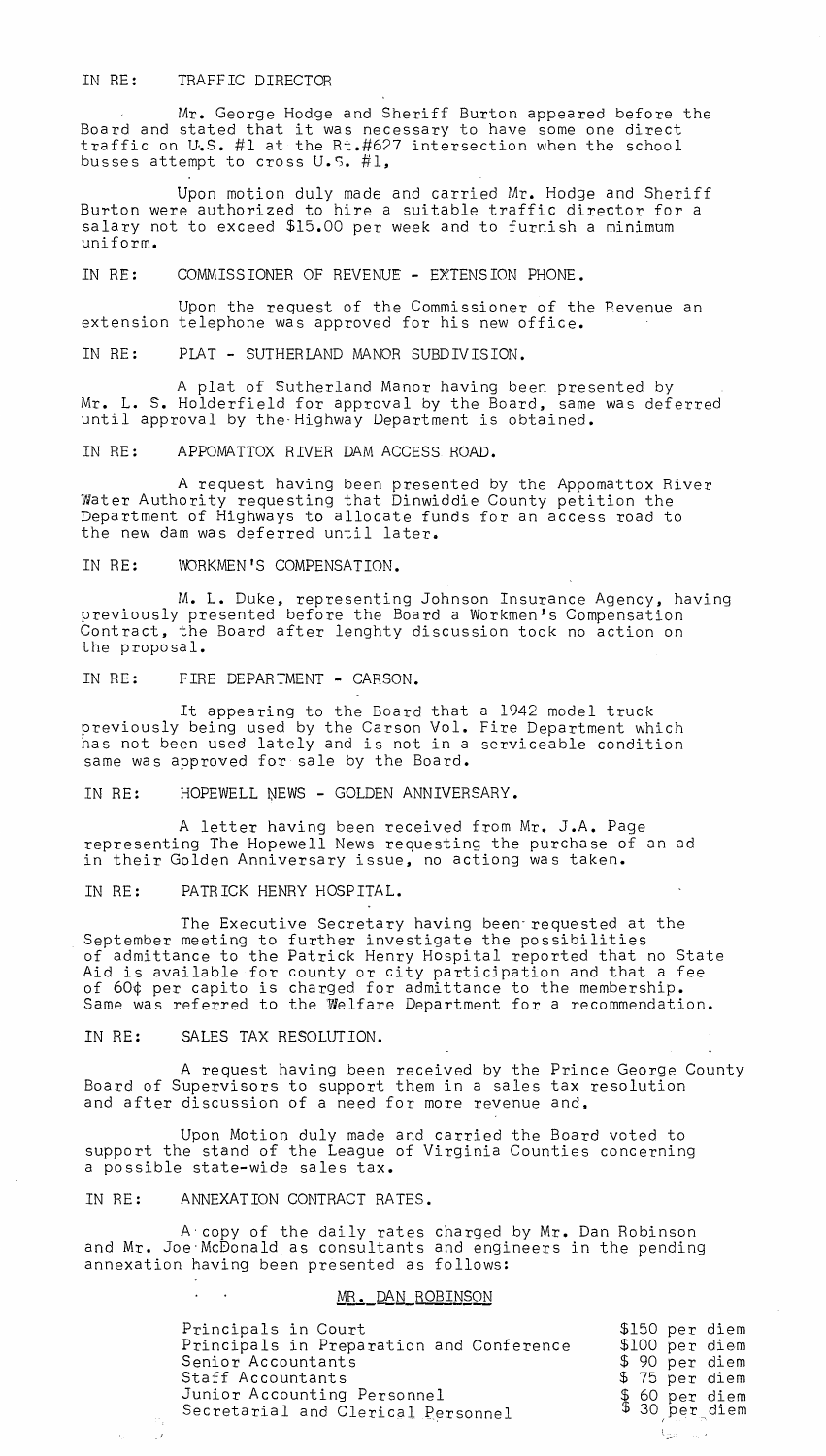## <u>MR. JOSEPH MCDONALD</u>

Principal - in Court Principal - in preparation, study and conference Senior Engineer Associate Engineer Jr. Engineer Draftsman - Computer Field personnel Typist on technical work / \$150 per day 100 per day 90 per day 80 per day 75 per day 60 per day 50 per day 30 per day ļ.

Motion was duly made and presented. carried accepting the rates as

IN RE: LEAGUE OF VIRGINIA COUNTIES SPECIAL LEGAL FUND.

Upon motion duly made and carried a sum of One hundred (\$100.00) Dollars was appropriated to the League of Virginia Counties Special Legal Fund to retain special counsel to represent the League at the 1966 General Assembly.

IN RE: COMMUNITY ACTION PROGRAM COMMITTEE.

A letter was presented from Mr. Augustus Wright, Secretary, Nominating Committee, 'Community Action Program, Petersburg, Virginia inquiring if Dinwiddie would participate in the recently approved Federal Economics Opportunity Act. The 'Board decided to take no action at this time.

IN RE: STREET LIGHTS - U.S.#460 West

~~-~-- -------~ -------

r----~-j i \_\_ ,

A petition having been received requesting street lights on U.S. #460,

Motion was duly made and carried directing Mr. Smith and A. T. Baskerville to meet with represenatives of Vepco to consider such request and report next meeting.

IN RE: ANNIE L. WILLIAMS - SALARY.

Upon motion duly made and carried the salary of Mrs. Annie L. Williams, Secretary of the Board and Executive Secretary was raised to \$100.00 per month effective October 1, 1965.

IN RE: NAMOZINE VOUNTEER FIRE DEPARTMENT.

Upon request of Mr. Smith and upon,

I Motion duly made and carried the entrance to the Namozine Volunteer Fire Department building was authorized to be paved.

IN RE: DINWIDDIE VOL. FIRE DEPARTMENT IRUCK.

Upon report of the Executive Secretary that the tank in the Dinwiddie Fire Truck has been cracking and leaking and had been welded two times and continues to crack and ,

Upon motion duly made and carried a new bottom in the tank was authorized to be installed.

IN RE: MEETING PLACE.

Upon motion made and carried the meeting place of the Board is to be changed to the Agricultural Building and the Secretary is directed to advertise same.

IN RE: COURTHOUSE REPAIRS, ETC.

Supervisor L. L. Meredith informed the Board of the necessity of repairs to the courthouse, clerk's office, a need for a new jail and after some discussion on same,

Motion was duly made and carried to continue this meeting until Wednesday October 13, 1965 at 7:30 P.M.